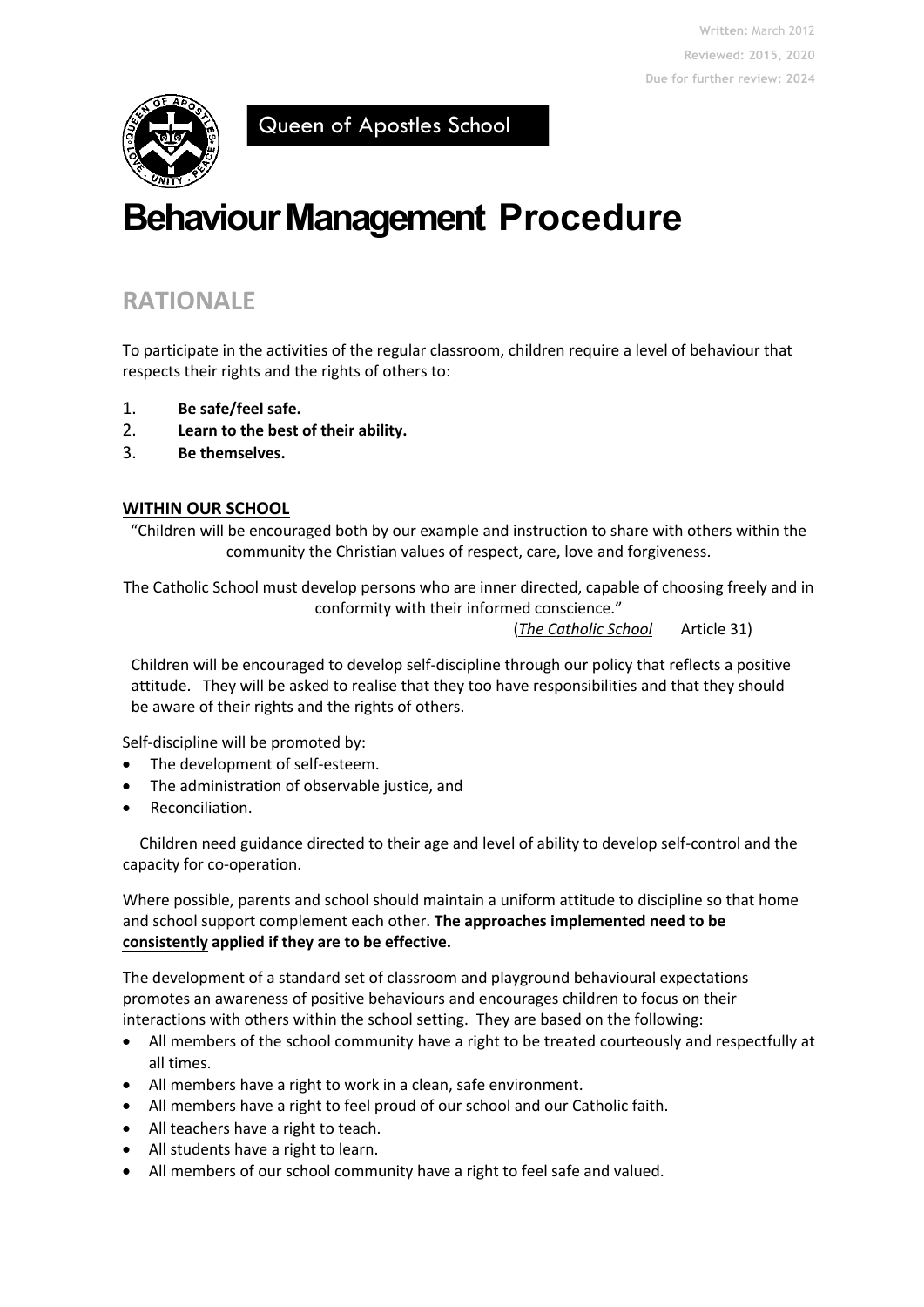# **PRINCIPLES**

In a variety of ways, Catholic schools are successfully creating environments which are:

- supportive of individuals and groups with special needs,
- conducive to valuable learning,
- able to provide a sense of belonging and
- able to demonstrate a caring concern for the well-being of all of its members.

To develop responsible, self-disciplined students, we aim to provide:

- opportunities for children to display initiative and responsibility,
- opportunities for children to develop positive and appropriate interpersonal and social skills,
- opportunities for children to learn and apply decision-making skills,
- an awareness that every individual is responsible for his/her own actions and choices,
- structures that allow students to understand there are certain consequences for inappropriate behaviours, and
- procedures so conflicts can be resolved in a positive and non-violent manner.

This promotes positive and responsible behaviour, which ultimately is self-managed. Through consistent application throughout the school, children will learn to understand the expectations in regard to managing their behaviour and the importance of treating others with respect and care. This Policy acknowledges and supports the research evidence that suggests the development of resilience, positive self-esteem, empathy, cooperation, friendship skills, social skills and decisionmaking, emotional management and conflict resolution.

# **PROCEDURE**

• In order to promote awareness and consistency, it is required that all teachers make the time to develop a **Code of Conduct** (rules and expectations) with their class in the first two weeks of the school term. A copy of this **Code of Conduct** should be clearly visible for relief staff so that they are also aware of the rules and expectations for the class. This **Code of Conduct** should reflect the **positive behaviours** that are expected and reinforced within the classroom. This **Code of Conduct** should include Gospel values, social responsibility, self-discipline, independence and initiative, while at the same time building the child's own self-concept through a system of praise, encouragement and rewards.

#### **The class code of conduct should follow a process:**

- Students should be involved with defining and developing common rules with specific examples.
- Appropriate and inappropriate behaviours need to be identified and clarified *('start'* and *'stop'* behaviours).
- Implementation steps for consequences of inappropriate behaviour and reinforcement of positive behaviours.

#### **Once developed, the code of conduct must be consistently enforced and re-enforced so that every student is clear about which behaviours are acceptable and which are not.**

The **Code of Conduct** should reflect and reinforce whole school expectations. *(See Appendix 1 for examples)*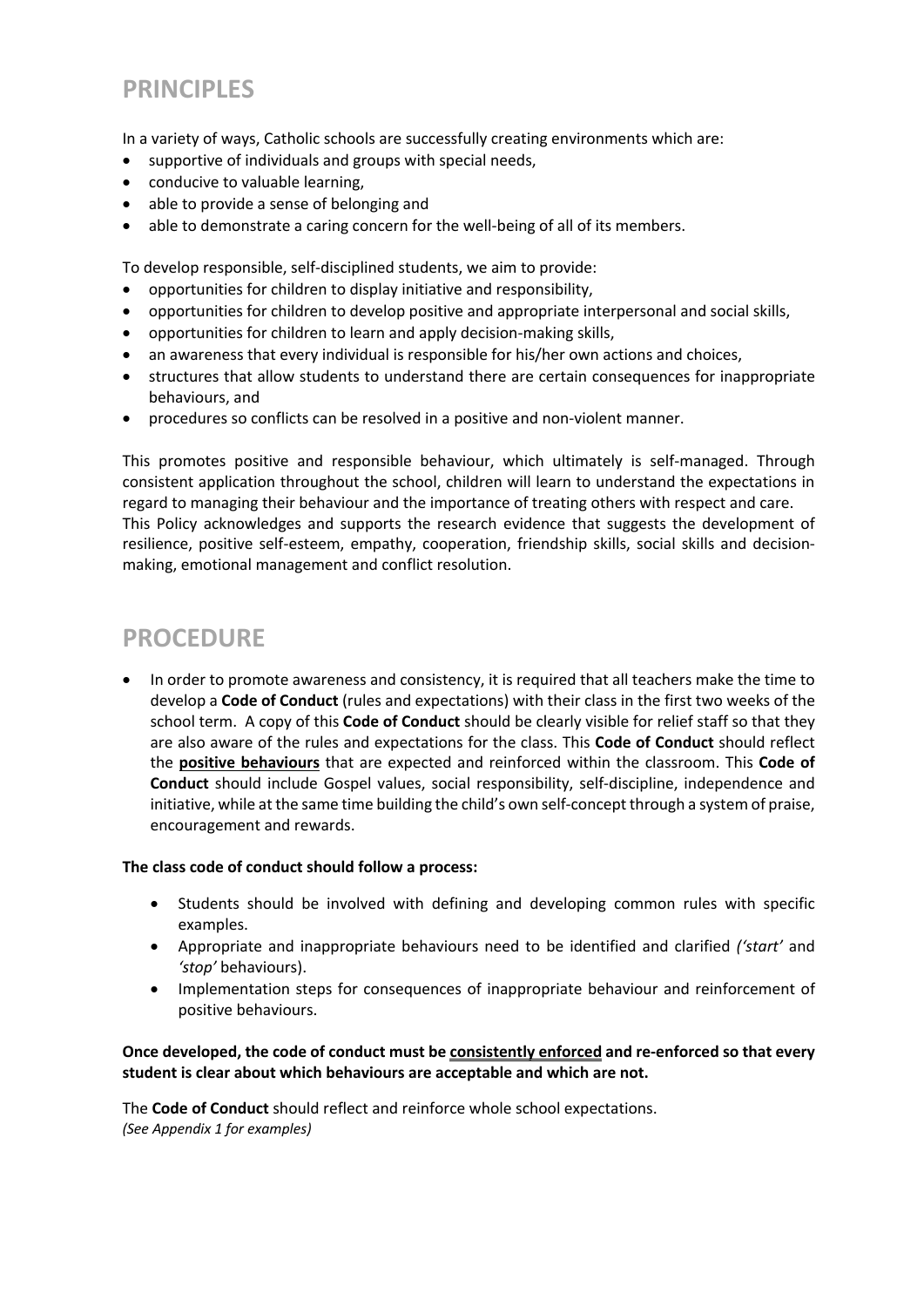Using the '1-2-3 Magic' philosophy, the behaviour management process is conducted in a manner of respect towards the child where the teacher endeavours to use a neutral voice and remain calm and in control of their emotions.

Staff need to spend time explaining the Whole School approach to behaviour management – that is using 1-2-3 Magic and Emotion Coaching. The structure follows:

- encouragement first,
- teaching children the right way to behave (modelling and rehearsing skills)
- setting limits,
- managing circumstances, then
- implementing consequences

There are two kinds of behaviour problems that schools deal with:

#### **STOP behaviours**

- things you want the child to STOP doing
- frequent everyday issues, minor, such as talking, disrespect, arguing, teasing, yelling, getting out of seat

#### **START behaviours**

- things you want the child to START doing
- positive activities such as cleaning up, doing their work, raising their hand, transitioning, listening

If students choose inappropriate behaviours, then start counting. These are verbal reminders to stop the inappropriate behaviour.

### **THE COUNTING PROCESS**

All classes are to use the 2 tier 1, 2, 3 chart provided by the school.

#### **Affirmations**

Affirmations to parents do wonders for the child's ego. All teachers are encouraged to use SEQTA to notify parents and to affirm children for the special things they do e.g. being helpful to others, completing a task better than usual, lovely presentation… These are entered into SEQTA using Meritorious on the pull down menu.

Positive rewards should be part of our classroom process as well as the consequences. All classes should have a reward system set up and the students should know what they need to do to earn this reward clearly articulated. The rewards may change over time.

#### **First Tier**

Count of 1 or 2 before a break in day eg recess or lunch

• reset

Get to a 3 count

- Think zone in classroom
	- o Think time is set by age of the child g 10 year old 10 mins think time
- Depending on what happened after 'cool down' time ask questions such as…
	- o What happened?
	- o Who has been affected by this?
	- o What needs to happen now to make thing better?
- Move up to second tier
- Keep record of the incident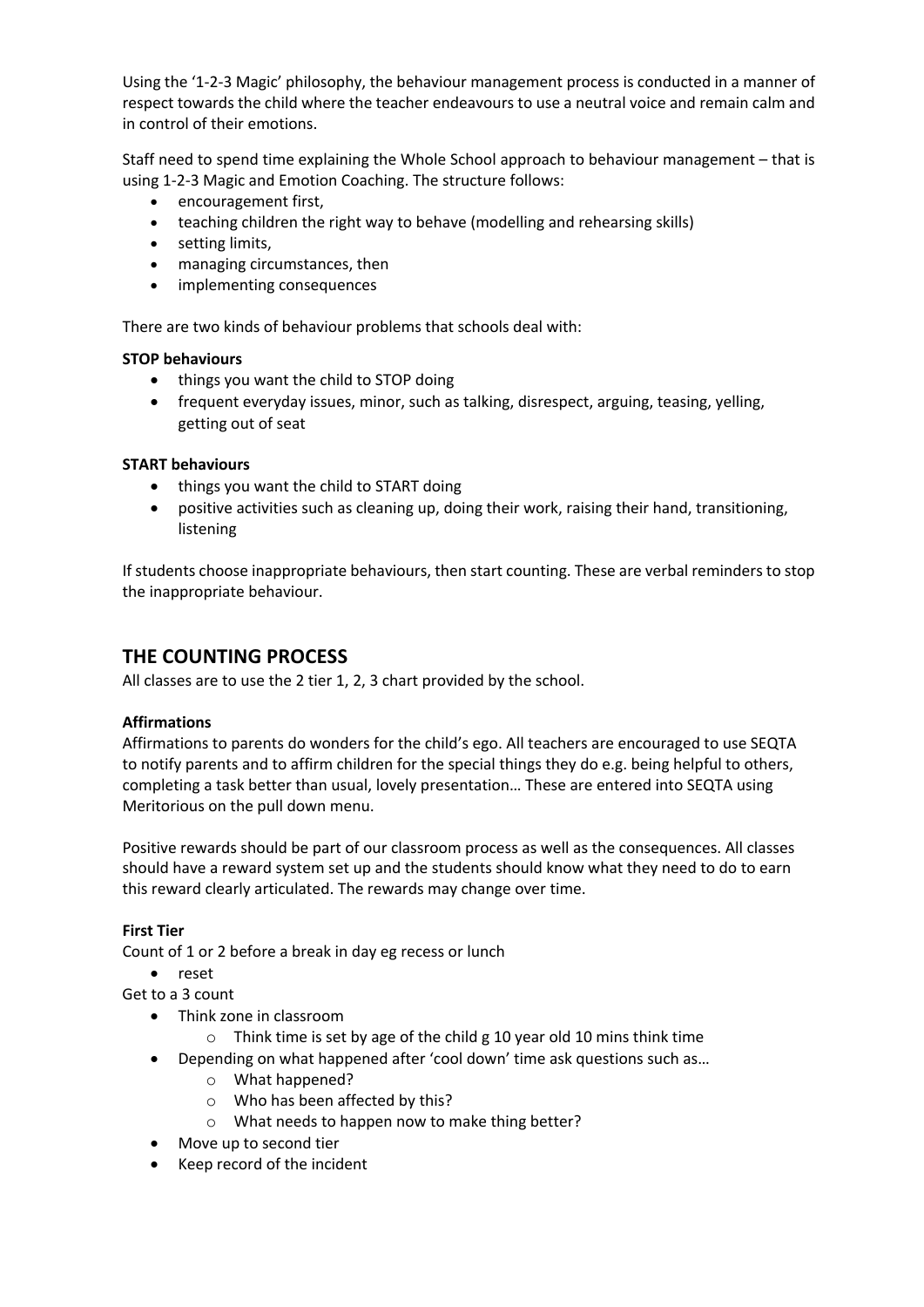#### **Second Tier**

Count of 1 or 2 before a break in day eg recess or lunch

- reset
- Get to a 3 count
	- Think zone in Co-operating Class
		- o Accompanied to Co-operating class by a responsible student
		- o No interaction with teacher or students
		- $\circ$  Think time is set by age of the child eg 10 year old = 10 minutes think time
		- $\circ$  Once allocated time is up student returns to class accompanied by a student from Co-operating class
	- After 'cool down' time ask questions such as...
		- o What happened?
		- o Who has been affected by this?
		- o What needs to happen now to make things better? must be asked
	- Communicate by email to parents
	- Record on SEQTA

| <b>Co-operating Classes</b> |  |  |          |
|-----------------------------|--|--|----------|
| Kindy                       |  |  | Year 3   |
| Pre-primary $\triangleleft$ |  |  | Year 4   |
| Year 1                      |  |  | Year 4/5 |
| Year 2                      |  |  | Year 5   |

#### **If behaviour continues – School Leadership Time-Out**

Student gets no more warnings

Accompanied by responsible student to Administration area

- Time out for the rest of the timetabled session eg recess to lunch in Admin area  $\circ$  Should it occur at end of timetabled session, time out will continue into the next session
- Record on SEQTA
- Work to be given to student to complete (with no expectation of this being completed)
- At the end of the session Admin representative will discuss the appropriate forms of behaviour with the student and reinforce the expected standards
- Student returns to class

#### **Should it still continue-School Leadership Suspension**

- Student removed from class for the rest of the day
- Meeting arranged with parent, classroom teacher, Admin representative and student regarding behaviour
- Record on SEQTA
- Consequences of this could result in:
	- o In School Suspension
	- o Behaviour Adjustment Plan (BAP)

#### **IMMEDIATE 3 COUNT**

Should a child receive an immediate 3 count for their behaviour or saying a 'Put Down', that is intentional, malicious or said in anger, then this is to be recorded in SEQTA. Child goes to first or second tier 3 (depending on where they are on the chart at that moment) and has the appropriate amount of 'think time'.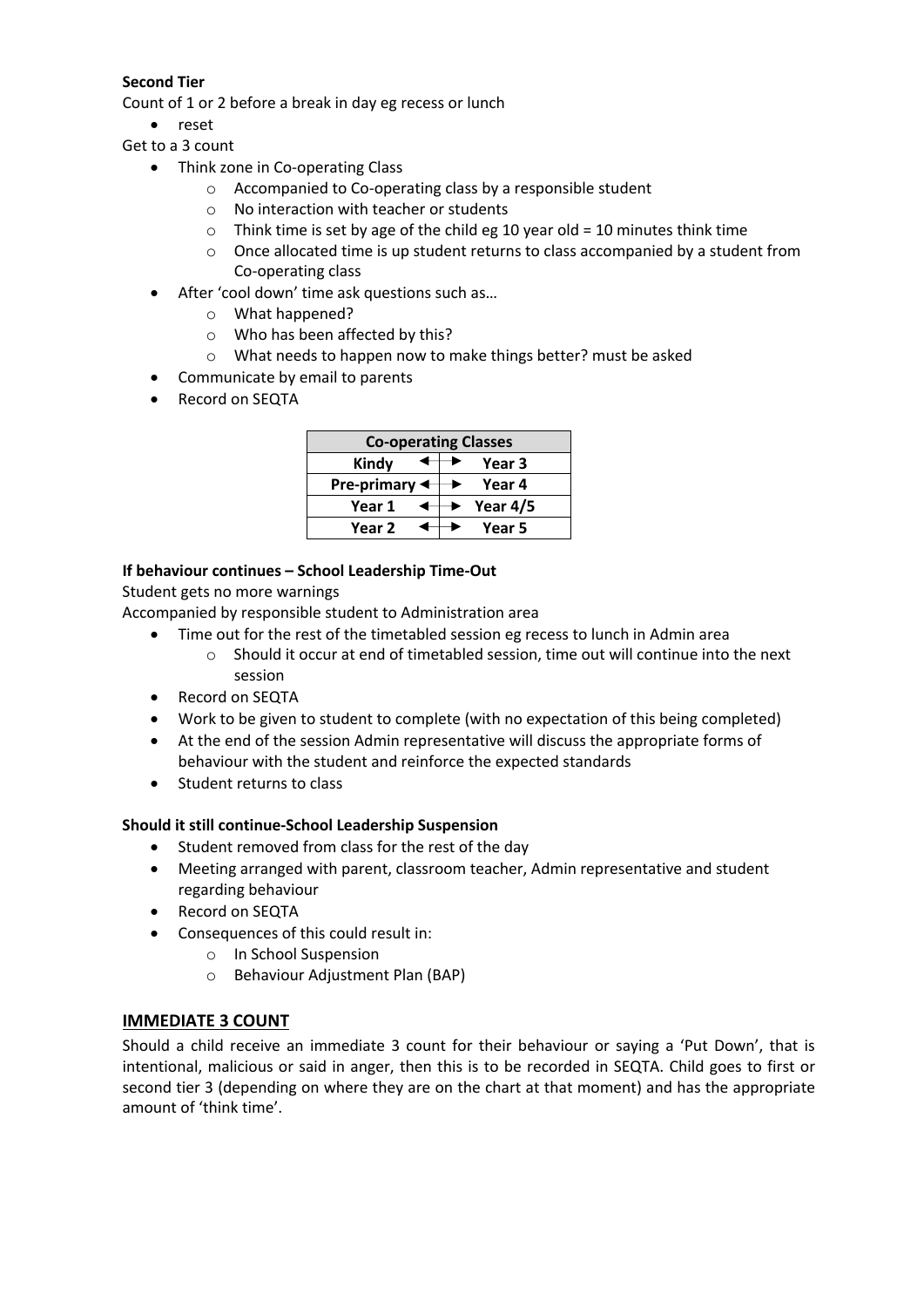#### **SERIOUS BEHAVIOUR**

In all classrooms, if a child has deliberately chosen to break the class rules, in a serious way, e.g. dangerous behaviour, insolence, outright defiance, refusal to co-operate, teachers are to phone the office. A member of the Leadership Team will go to the class in question and remove the child to the office to continue the management process. Incident to be recorded in SEQTA.

#### **A meeting to discuss individual Behaviour Management can be called at any time by teachers or parents.**

In a case where a child is endangering him/herself or others, or exhibiting open defiance, a member of the Leadership Team (Principal or Assistant Principal), will contact the parents personally to advise them of the situation and to make suitable arrangements in the best interests of the child and the other children in the school. It may be necessary to request parents take their children home for the rest of the day and discuss the expectations of both school and home.

In School Suspension, Out of School Suspension or Exclusion may be invoked.

### **PLAYGROUND MANAGEMENT**

In addition to Classroom Codes of Conduct it is essential that **all** children have a common understanding of desired behaviours in the playground. The following playground rules are therefore generic for all Year levels and must be monitored and enforced consistently by every staff member. These are to be reinforced at Whole School Assemblies, in the Newsletter and at Classroom level.

|    | <b>Playground rules</b> | <b>Examples</b>                                                    |
|----|-------------------------|--------------------------------------------------------------------|
| 1. | Follow directions       | 1. Listen to the teacher on duty and follow all their instructions |
|    |                         | 2. Promptly obey the bells                                         |
|    |                         | 3. Always wear the correct uniform:                                |
|    |                         | . Only watch, sleepers or studs, chain with religious symbol       |
|    |                         | • No make-up/coloured nail polish                                  |
|    |                         | • Remember full Winter/Summer or Sport uniform                     |
|    |                         | . Hats to be worn during outdoor time                              |
| 2. | Respect others          | 1. Speak nicely to others and use manners                          |
|    |                         | 2. Try to include everyone when playing                            |
|    |                         | 3. Keep hands and feet to yourself                                 |
|    |                         | 4. Speak truthfully about others                                   |
| 3. | Respect property        | 1. Only take what is yours                                         |
|    |                         | 2. Take care of other people's property                            |
|    |                         | 3. Put things back in the correct place                            |
|    |                         | 4. Look after and return school equipment                          |
|    |                         | 5. All school property is to remain graffiti free                  |
| 4. | <b>Think Safety</b>     | 1. Walk on verandahs, steps and ramps                              |
|    |                         | (Climb only on playground equipment)                               |
|    |                         | 2. Eat and play in the correct areas                               |

This policy recognises two processes for intervention in behaviour management on the playground.

#### **MINOR SITUATIONS**

| Example                                                   | Procedure                                                  |  |  |
|-----------------------------------------------------------|------------------------------------------------------------|--|--|
| These are situations of rough play, $\vert \bullet \vert$ | When dealing with MINOR CONFLICTS, the children            |  |  |
| potentially harmful situations                            | involved are asked to sit down and discuss the issue until |  |  |
| (but not of a deliberate nature),                         | they come up with a resolution.                            |  |  |
|                                                           | Students may be asked to sit out or correct the behaviour  |  |  |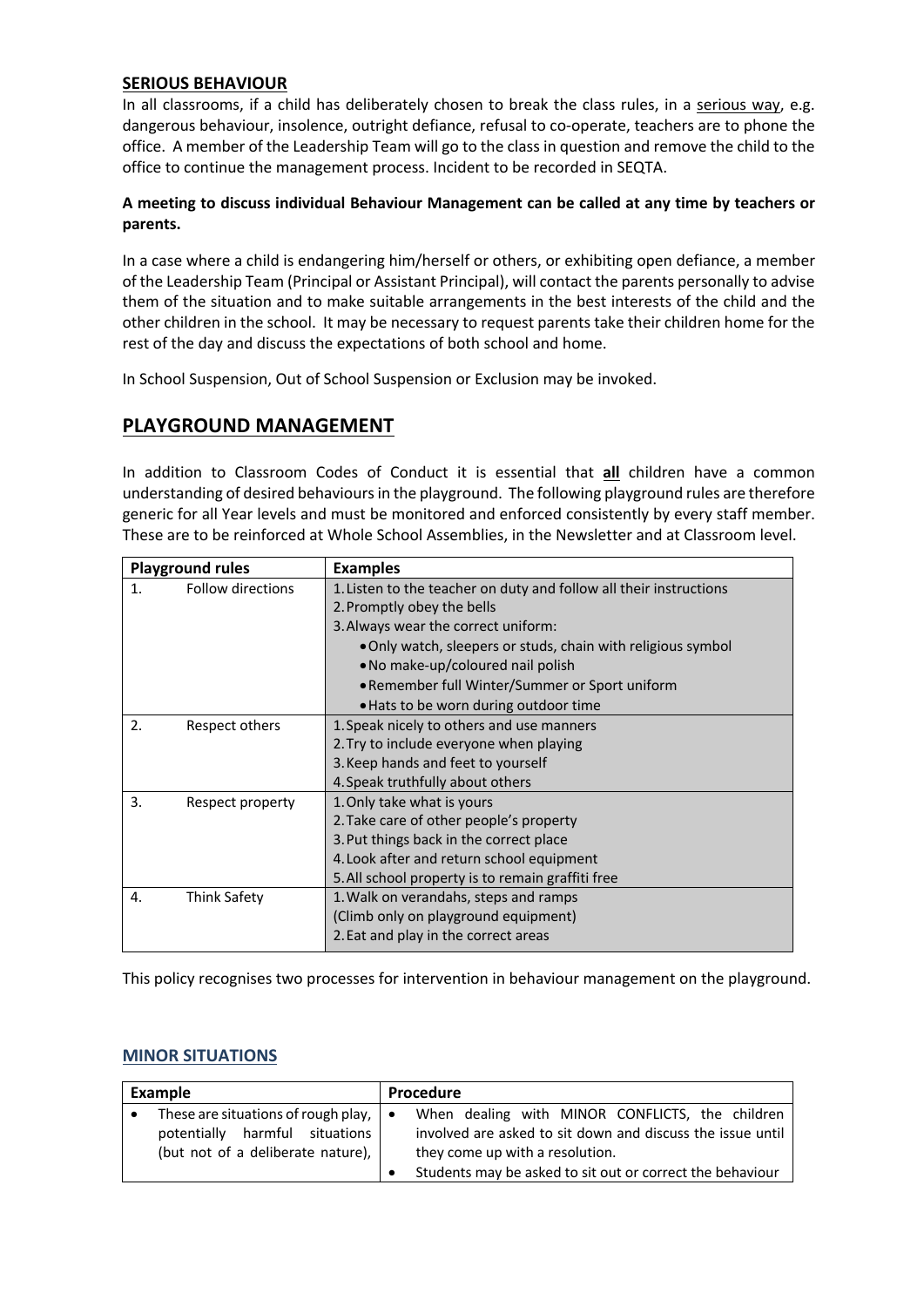| minor conflicts<br>littering,<br>disrespectful language.                                                                                                                    | and                                     |                                                                                                                                                                                                                                                                                                                                                                                   |
|-----------------------------------------------------------------------------------------------------------------------------------------------------------------------------|-----------------------------------------|-----------------------------------------------------------------------------------------------------------------------------------------------------------------------------------------------------------------------------------------------------------------------------------------------------------------------------------------------------------------------------------|
| Within these situations there are<br>behaviours that don't directly<br>impact on anyone else and there<br>are other behaviours that create<br>conflict with other children. | $\bullet$<br>2.<br>3.<br>4.<br>5.<br>6. | Each Step should include the following suggestions:<br>Stop and calm the child/children.<br>Present observations and ask questions based on 'What is<br>the School Rule? What are you doing?<br>Listen to both sides of the problem without interruption.<br>Reflect back on the rule.<br>Get children to work towards an acceptable solution.<br>Give a consequence if required. |

#### **SERIOUS AND DANGEROUS SITUATIONS**

| <b>Example</b> |                                                                                                                       | Procedure |                                          |
|----------------|-----------------------------------------------------------------------------------------------------------------------|-----------|------------------------------------------|
|                | Deliberate Physical Aggression<br>– kicking,                                                                          | $\bullet$ | Two factors need to be considered when   |
|                | punching, choking, biting, spitting, throwing,                                                                        |           | investigating these situations:-         |
|                | stabbing, jumping on others, chasing someone<br>with a stick, head-butting                                            | 1.        | The <i>intent</i> of the child.          |
|                | Deliberate Verbal Aggression – swearing<br>Open Defiance - failing to follow teacher's                                | 2.        | Whether the child is in <b>control</b> . |
|                | direction, leaving school grounds                                                                                     |           | Red Emergency Card*                      |
|                | <b>Bullying</b>                                                                                                       |           |                                          |
|                | <b>Blatant disrespect</b>                                                                                             |           | <b>Behaviour Management Plan*</b>        |
|                | Going 'out-of-bounds' and leaving the school<br>grounds<br>Physical danger – intent to danger<br>Irrational behaviour |           | In School Suspension*                    |
|                |                                                                                                                       |           | Out of School Suspension*                |
|                |                                                                                                                       |           |                                          |
|                |                                                                                                                       |           | <b>Exclusion from School*</b>            |
|                |                                                                                                                       |           | '*see below for details)                 |

#### **Red Emergency Card**

- a) Teacher on duty sends RED CARD to the office.
- b) A member of the Behaviour Management Team attends.
- c) The child/children are removed to the office to continue the management process.
- d) The child/children are taken through a process of
	- $\blacktriangleright$ Investigation
	- ØDialogue
	- ØConsequences
- e) The child/children may remain in the office. Parents are informed by phone and arrangements may be made for a meeting at the school to discuss the situation. **Home/School Communication Admin** will be photocopied and sent home
- f) Classroom teachers, duty teacher and student/s concerned are de-briefed regarding the situation.
- g) If **two (2)** red cards are sent home in any **one term**, **Home/School Communication 2** is invoked. Depending on the nature of the incident, the Behaviour Management Team may decide on further action being taken *(see below)* which will be discussed with parents during the interview.

Student's behaviour during out of class times is monitored with the duty files. Students whose names are entered more than **five (5)** times in **one term** in the duty files will have

Home/School Communication Admin sent home. The class teacher will follow up on with the parents/Behaviour Management team.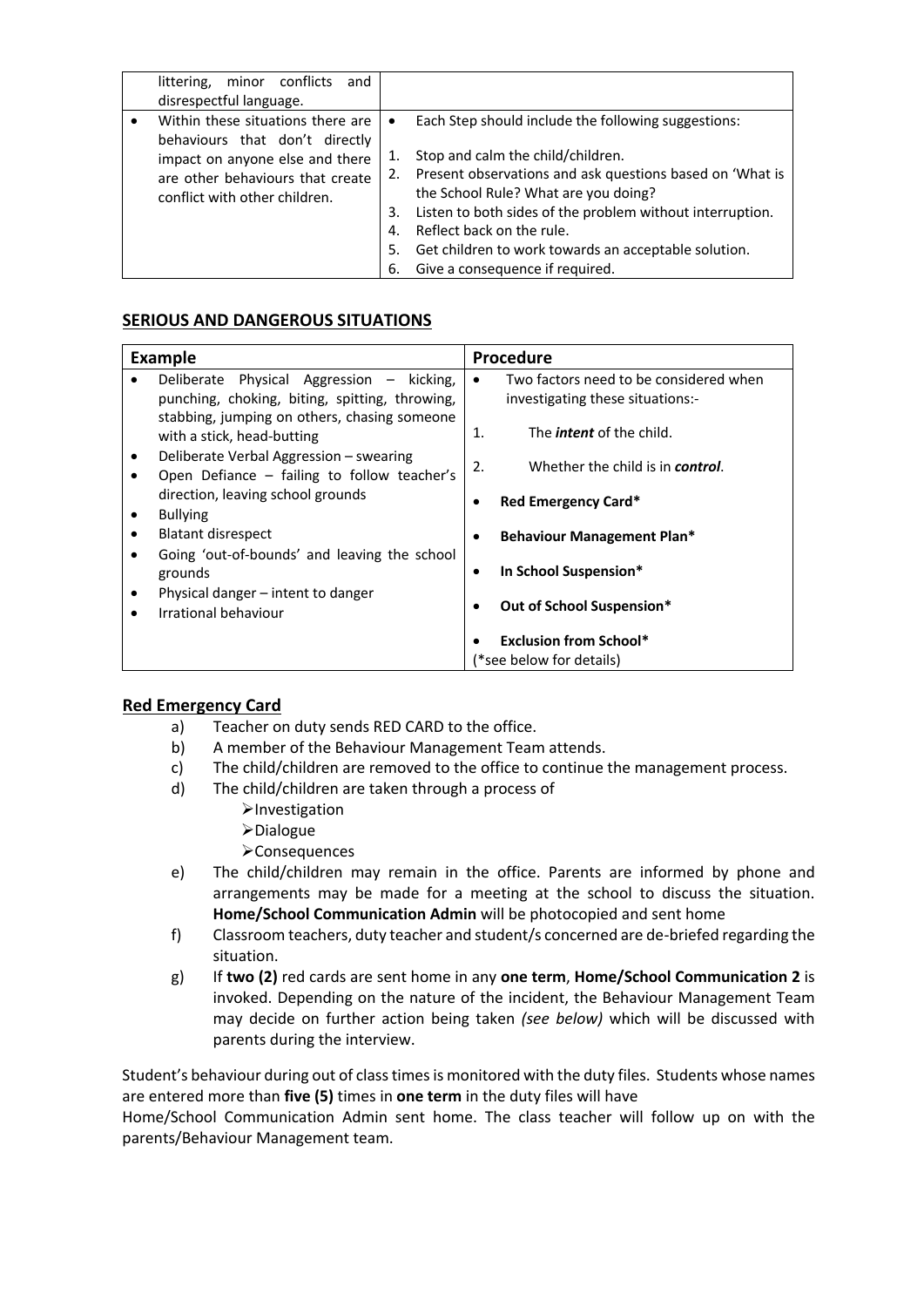#### **Behaviour Management Plan**

Children who receive a Red Card may be placed on an internal monitoring system or a Behaviour Management Plan.

Short term internal or external suspension may be applied.

#### **Out of School Suspension**

Duration of time is determined by the seriousness of the offence. This is guided by the policy of the Catholic Education Commission of WA which states:

*"Suspension means temporary withdrawal of a student's rights of attendance at the school. It is a disciplinary measure which may be invoked by the Principal, where a student's conduct and behaviour are deemed prejudicial to the good order or reputation of the school."*

(CEWA Policy, April 2004)

#### **Exclusion from School**

In extreme circumstances children's enrolment at Queen of Apostles School may be terminated in accordance with CEWA's Policy Exclusion of Students for Disciplinary Reasons and in consultation with the Catholic Education WA.

*'Exclusion'* means total withdrawal of a student's right to attend a particular school.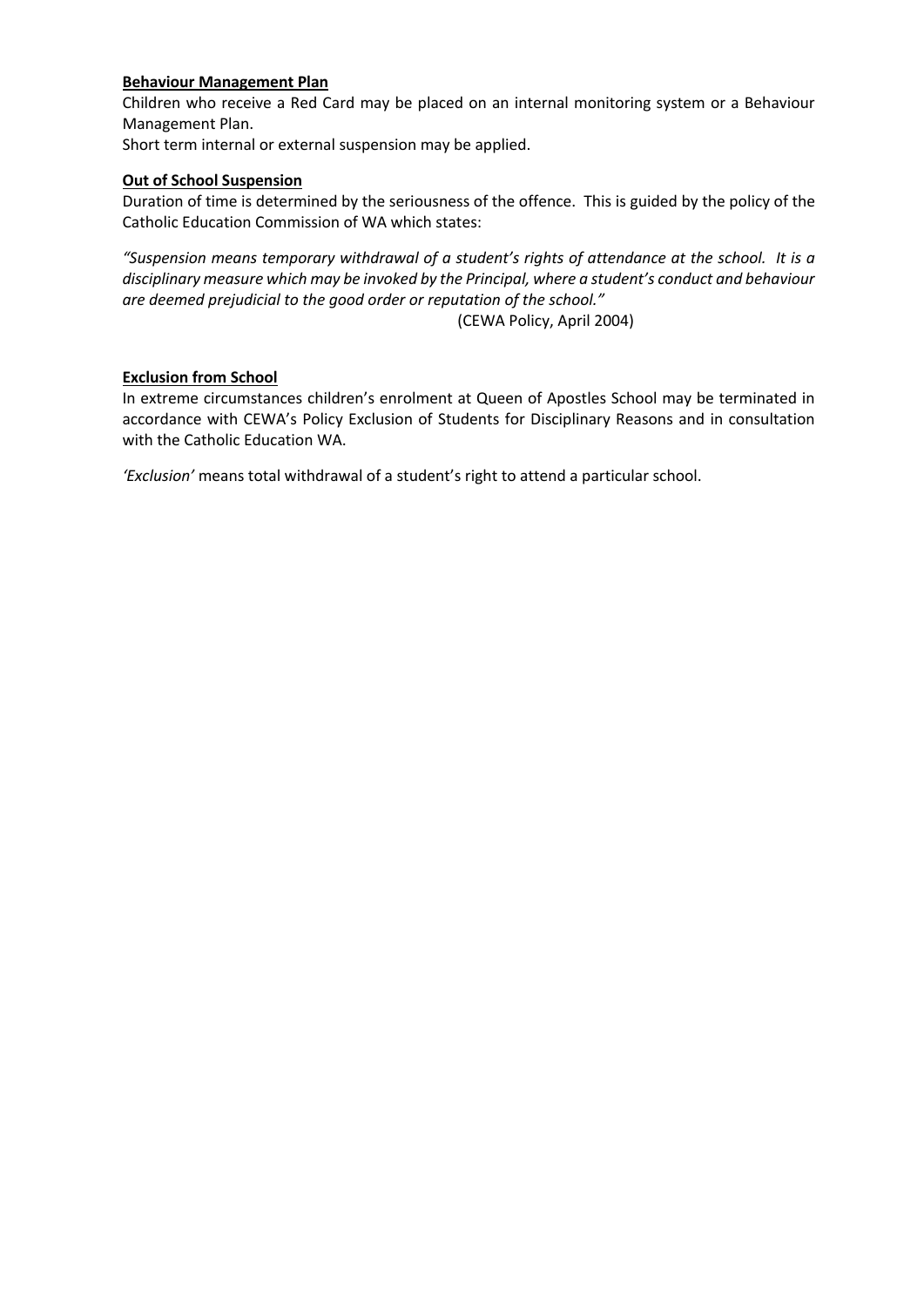# **CONFLICT RESOLUTION STEPS FOR CHILDREN**

#### METHOD A

Tell the other child about what you didn't like and express how you are feeling. If that doesn't help the situation you must see the duty teacher.

#### METHOD B

**Cool Kids Work It Out!**

| 1. | Take turns to tell your side of the<br>story                                         | my turn                       |
|----|--------------------------------------------------------------------------------------|-------------------------------|
| 2. | Each person suggest an answer to<br>the problem                                      | 000<br>let's talk             |
| 3. | Agree on which solution suits you<br>both                                            | O   O<br>$\Phi$<br>Φ<br>agree |
| 4, | Shake hands and agree to try to<br>work together on the solution to<br>make it work! | chake hands                   |

#### METHOD C

- 1. Tell each other what happened. Listen to each other, allow each other to have a say, include how you felt (To help the children in this step of the process, conflict resolution strategies could be taught and practised through discussion, role-play, etc., in class)
- 2. If necessary, there may be need for appropriate teacher intervention.
- 3. If so, the teacher will hear both stories and choose appropriate consequences for those involved, e.g.
	- Shake hands and play together or agree to play separately
	- Walk by me for 5/10 etc. minutes.
	- When you go back to class, list ways you could have dealt with the situation. (You would need to follow up this type of consequence).
	- Tell me another way you could deal with this problem, etc.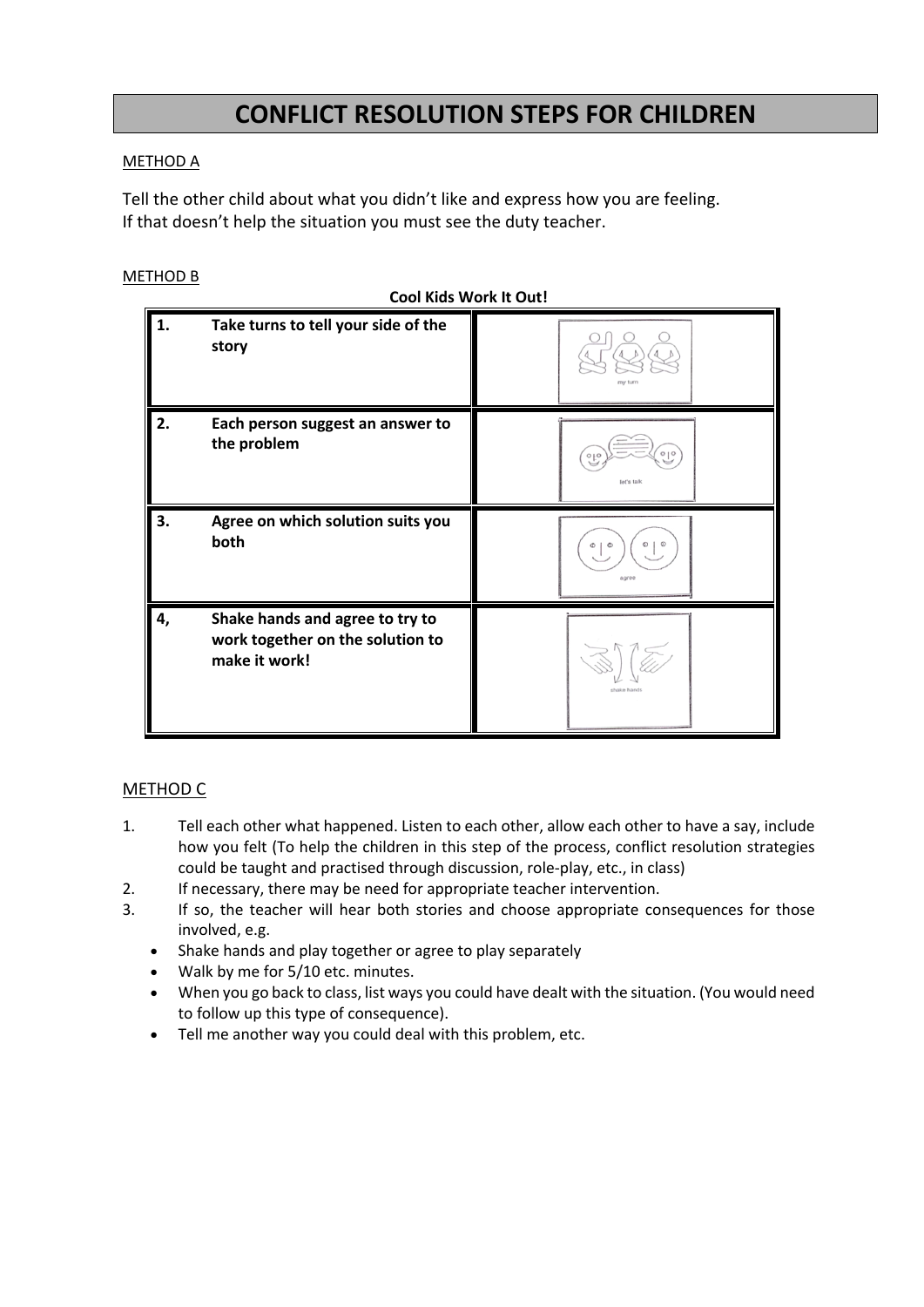### **Leadership Team Procedure**

- 1. Ask the child to identify their behaviours that were incorrect. If the child cannot identify them then present them to the child. This may require further research through questioning the duty teacher who put the child on 'Timeout'. Explain how these behaviours may impact on others.
- 2. Ask the child to verbalise, or teach the child the acceptable behaviours he/she could have used. Explain how these behaviours would impact on others.
- 3. Always allow the child a right of reply.
- 4. Set up a consequence that instructs and attempts to make some kind of restitution.
- 5. Give the child opportunities to practise desired behaviours.
- 6. Design a 'Behaviour Management Plan' that will assess the child's performance in using taught behaviours.
- 7. Provide an opportunity for counselling if required.
- 8. Contact parents to discuss the inappropriate behaviours and to help educate the child towards the acceptable behaviours. A consequence at home will also how the child that the parents and the school are working together and that the parents support the school's expectations.
- 9. All details discussed are recorded and filed.